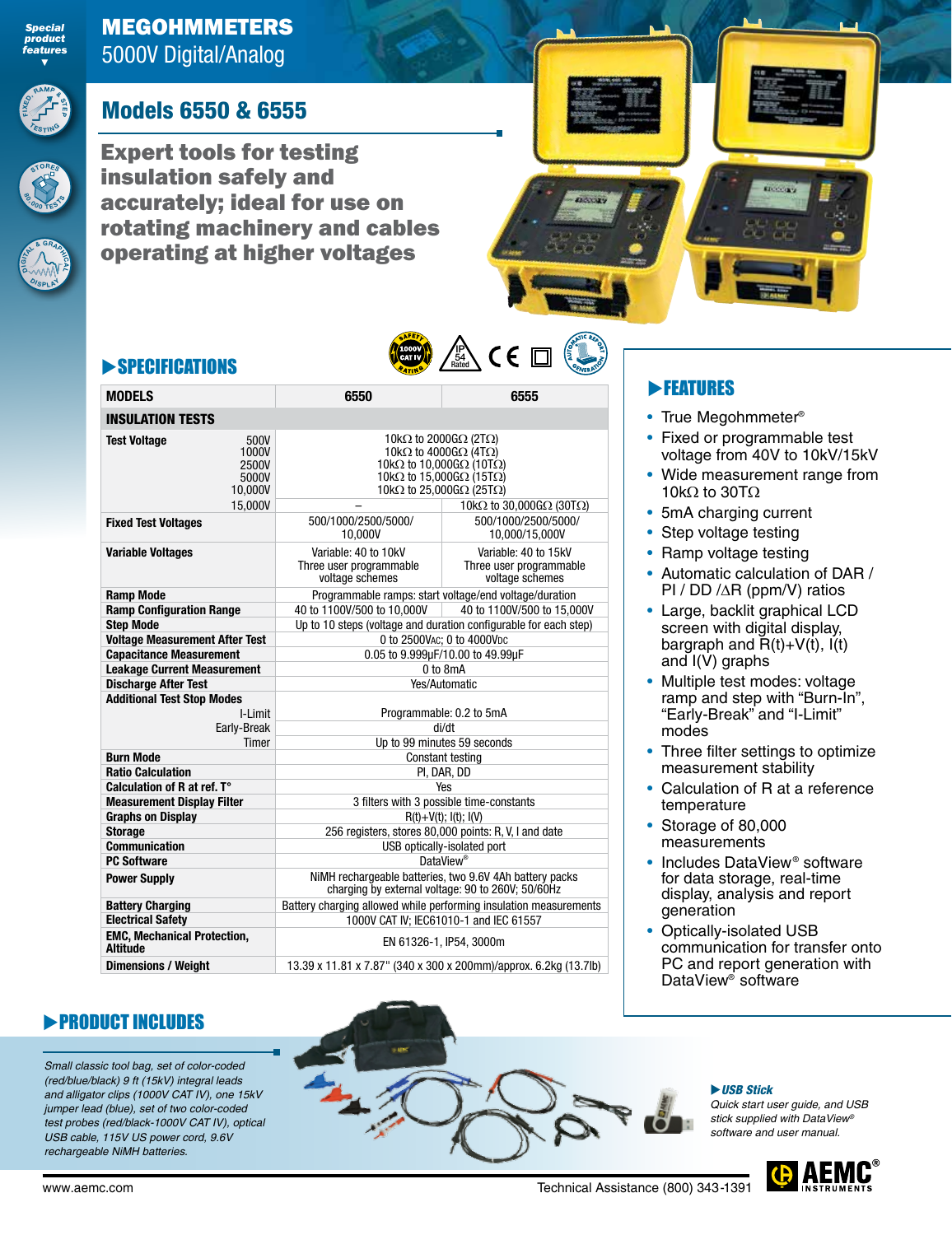# **DATAVIEW®** Software for Megohmmeters

# $\mathbf{Data}View^*$  Displays



*All stored test results presented on screen.*

|                     | General Settings   Variable Voltages   Ramp Functions   Step Functions |                        |                       |                               |                       |  |
|---------------------|------------------------------------------------------------------------|------------------------|-----------------------|-------------------------------|-----------------------|--|
| Test Run Settings   |                                                                        |                        |                       | Burner                        | Within to instrument. |  |
| Text cut fine:      | (2) 星期<br>Ininia, 00:10 - 99:59)                                       |                        |                       | i <sup>n</sup> Loud<br>$+00$  |                       |  |
| <b>DAR Settings</b> |                                                                        |                        |                       | <b>Ci Medium</b><br>$-6$      | Read from instrument. |  |
| Tel DAR time:       | 0.30                                                                   | (min.s., 00:30 - 1:30) |                       | @ Low<br>$\sim$               | Save to Dak           |  |
| 2nd DAR time:       | 1.00                                                                   |                        | (ren.s. 00:35 - 3:00) | <b>ID OFF</b>                 | Load from Disk        |  |
| PI Settings         | 1:00<br>Ininxx, 00:30 - 55.535                                         |                        | Auto Power OFF        | Delauta.                      |                       |  |
| Tel: Pittmer:       |                                                                        |                        |                       | @ ON<br>o                     |                       |  |
| <b>2nd Pitime:</b>  | 10:00                                                                  | Imma. 00:30 - 59:59)   |                       | OFF:                          |                       |  |
|                     |                                                                        |                        |                       | Test Type                     |                       |  |
| Test Voltage        |                                                                        | Alann Set Points       |                       | @ Eurens                      |                       |  |
| $M\Omega - 500V$    |                                                                        | 500.0k                 | 10kg - 2 TD           | C Early break                 |                       |  |
| MQ - 1000 V         |                                                                        | 1000 kc                | 10kQ - 4 TQ           | <sup>(1)</sup> Break at Herit |                       |  |
| <b>MG-2500V</b>     |                                                                        | 2 500 M                | 1040 - 10 TO          | Temperature unit              | <b>Set Cook</b>       |  |
| MQ - 5000 V         |                                                                        | 5 000 M                | 1040 - 15 TO          | ◎羊                            | Clear Memory          |  |
|                     |                                                                        |                        |                       | 無竹                            |                       |  |
| MQ - 10000 V        |                                                                        | 10.00 M                | 10 kg - 25 TQ         |                               |                       |  |
| MQ - 15000 V        |                                                                        | 15.00 M                | 10kQ - 30 TQ          |                               |                       |  |
|                     | Maximum voltage: 15000                                                 |                        | 40 - 15000 V          |                               |                       |  |
|                     | Maximum current: 5.0.                                                  |                        | $02 - 50$ mA          |                               |                       |  |

*Clear and straightforward set up of parameters.*





*Standard and customized reports generated from DataView ® software.*

*Real-time display of measurement results.*

CATALOG NO. DESCRIPTION

2130.31 Megohmmeter Model 6550 (Graphical, Analog Bargraph, Backlight, Alarm, Timer, 500V, 1000V, 2500V, 5000V, 10kV, Ramp, StepV, Variable, Auto DAR/PI/DD, USB Stick w/DataView® software)

2130.32 Megohmmeter Model 6555 (Graphical, Analog Bargraph, Backlight, Alarm, Timer, 500V, 1000V, 2500V, 5000V, 10kV, 15kV, Ramp, StepV, Variable, Auto DAR/PI/DD, USB Stick w/DataView® software)